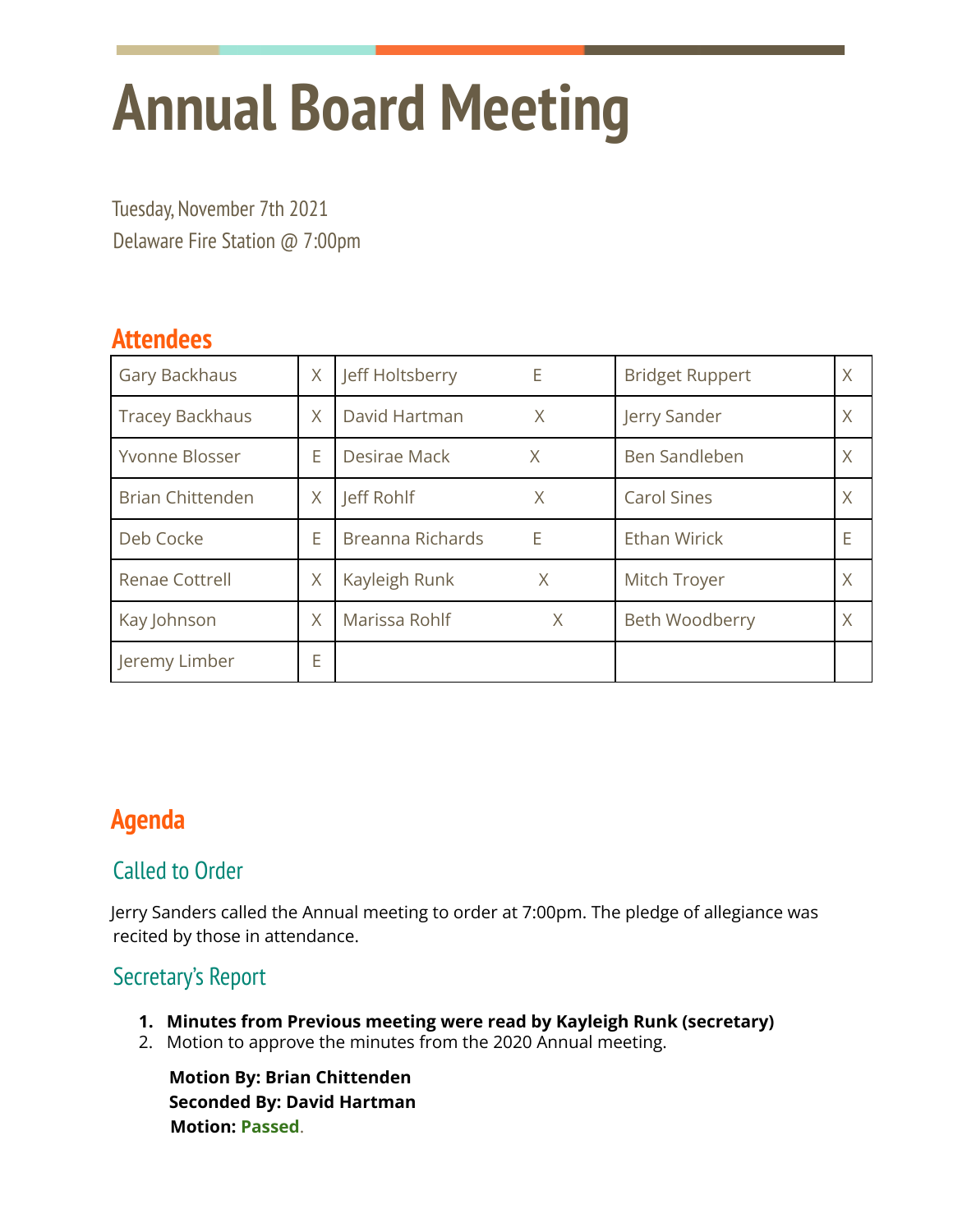## Financial Report

- 1. Total income for the year \$758,097.51
- 2. Total expenses for the year \$690,430.11

3. **Motion By: Gary Backhaus-** Approve the treasures report as reported. **Seconded By: Desirae Mack Motion: Passed.**

#### Correspondence:

1. None

#### Guests:

1. None

3

#### Committees:

1. None

#### Old Business

1. None

#### New Business

- 1. **Motion By: Ben Sandlben:** Make Larry Retcher a lifetime board member **Seconded By: Mitch Troyer Motion: Passed**
- **2. Motion By: Ben Sandlben:** To appoint Jerry Limber to a one year position at Highland Township.

**Seconded By: Desirae Mack Motion: Passed**.

4

## Motion to Adjourn

1. **Motion By: David Hartman:** Adjourn the meeting **Seconded By: Kayleigh Runk Motion: Passed.**